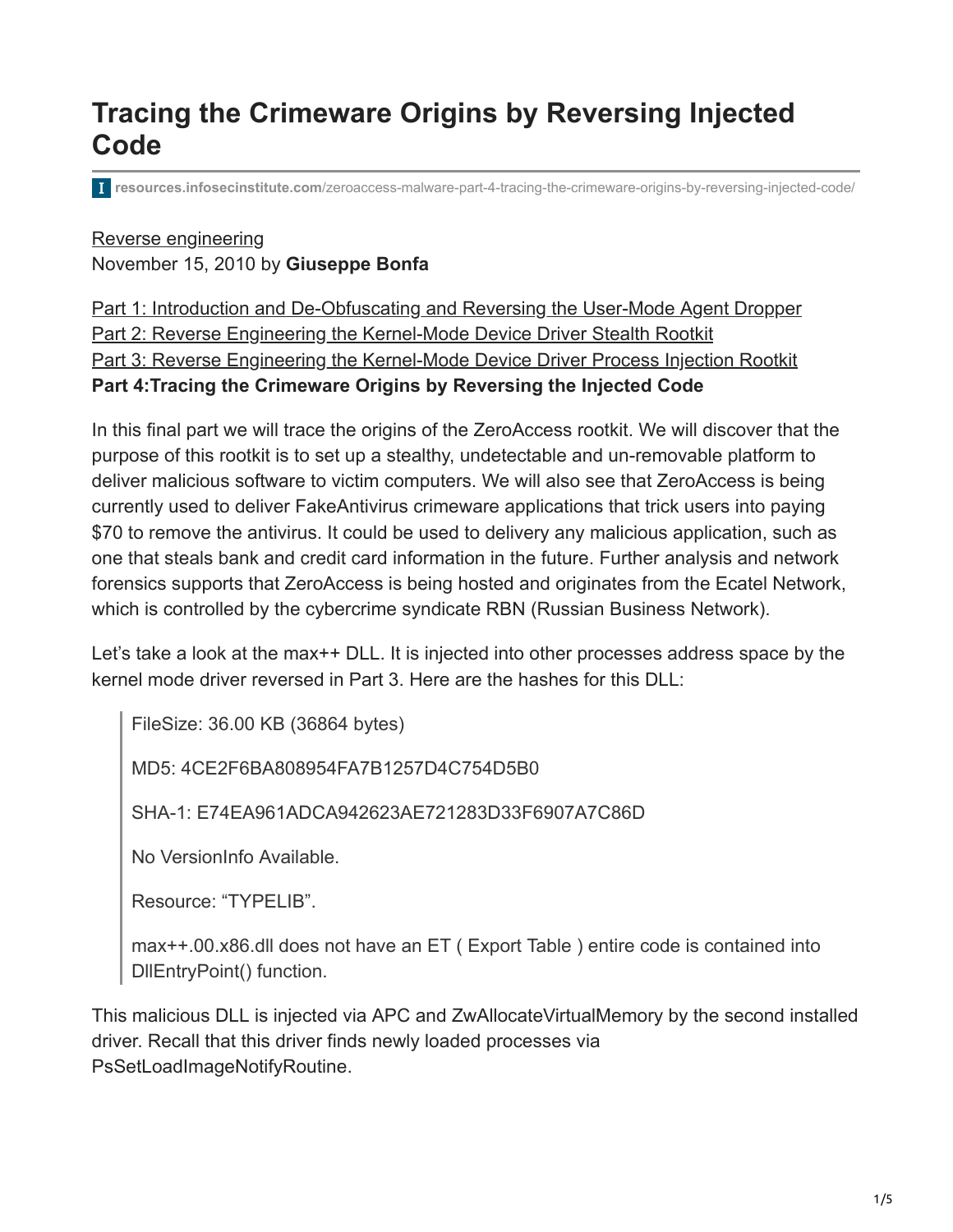| 35672E02                | and        | esp, OFFFFFFFBh                                           |
|-------------------------|------------|-----------------------------------------------------------|
| 35672E05                | nou        | eax, [ebp+fdwReason]                                      |
| 35672E08                | sub        | esp. 194h                                                 |
| 35672E0E                | push       | ebx                                                       |
| 35672E0F                | xor        | ebx, ebx                                                  |
| 35672E11                | sub        | eax, ebx                                                  |
| 35672E13                | push       | esi                                                       |
| 35672E14                | push       | edi                                                       |
| 35672E15                | jz         | short loc 35672E8C ; if (fdwReason == 1)                  |
| 35672E17                | dec.       | eax                                                       |
| 35672E18                | inz        | loc 35672F12 : Exit                                       |
| 35672E1E                | ca11       | ds:ZwTestAlert ; tests if current thread has been alerted |
| 35672E24                | push       | [ebp+hLibModule] ; hLibModule                             |
| 35672E27                | call       | ds:DisableThreadLibraruCalls                              |
| 35672E2D                | lea        | eax, [esp+1A0h+WSAData]                                   |
| 35672E31                | push       | : lpWSAData<br>eax                                        |
| 35672E32                | push       | ; wVersionRequested<br>202h                               |
| 35672E37                | ca11       | ds:WSAStartup : load WinSock 2.2                          |
| 35672E3D                | nou        | eax, offset unk 356761E0                                  |
| 35672E42                | <b>mou</b> | edi, offset unk 35676200                                  |
| 35672E47                | <b>nov</b> | esi, eax                                                  |
| 35672E49                | $C$ mp     | eax, edi                                                  |
| 35672E4B                | jnb        | short loc 35672E5C                                        |
| 35672E4D                |            |                                                           |
| :35672E4D loc 35672E4D: |            | ; CODE XREF: D11EntruPoint+5B11                           |
| 35672E4D                | nou        | eax, [esi]                                                |
| :35672E4F               | add        | $e$ si, $4$                                               |
| 35672E52                | cmp        | eax, ebx                                                  |
| 35672E54                | jz         | short loc 35672E58                                        |
| 35672E56                | ca11       | ; Call a different routine for each iteration<br>eax      |

This DLL can be debugged by using OllyDbg 1.10 LoadDLL utility. As this component is the just a small feature of ZeroAccess, we won't go into as much detail on it as we did with the two drivers and the user-mode agent.

The above ZwTestAlert function tests whether the current thread has been alerted (and clears the alerted flag). It also enables the delivery of queued user APCs. NextDisableThreadLibraryCalls disables the DLL\_THREAD\_ATTACH and DLL THREAD DETACH notifications for the DLL. By disabling the notifications, the DLL initialization code is not paged in because a thread is created or deleted, thus reducing the size of the application's working code set. This use of DisableThreadLibraryCalls increases invisibility for the injected DLL.

The call EAX is placed inside a do-while that updates the value pointed by EAX in iteration. This involves in calling a different routine each time. Let's look at the next code block: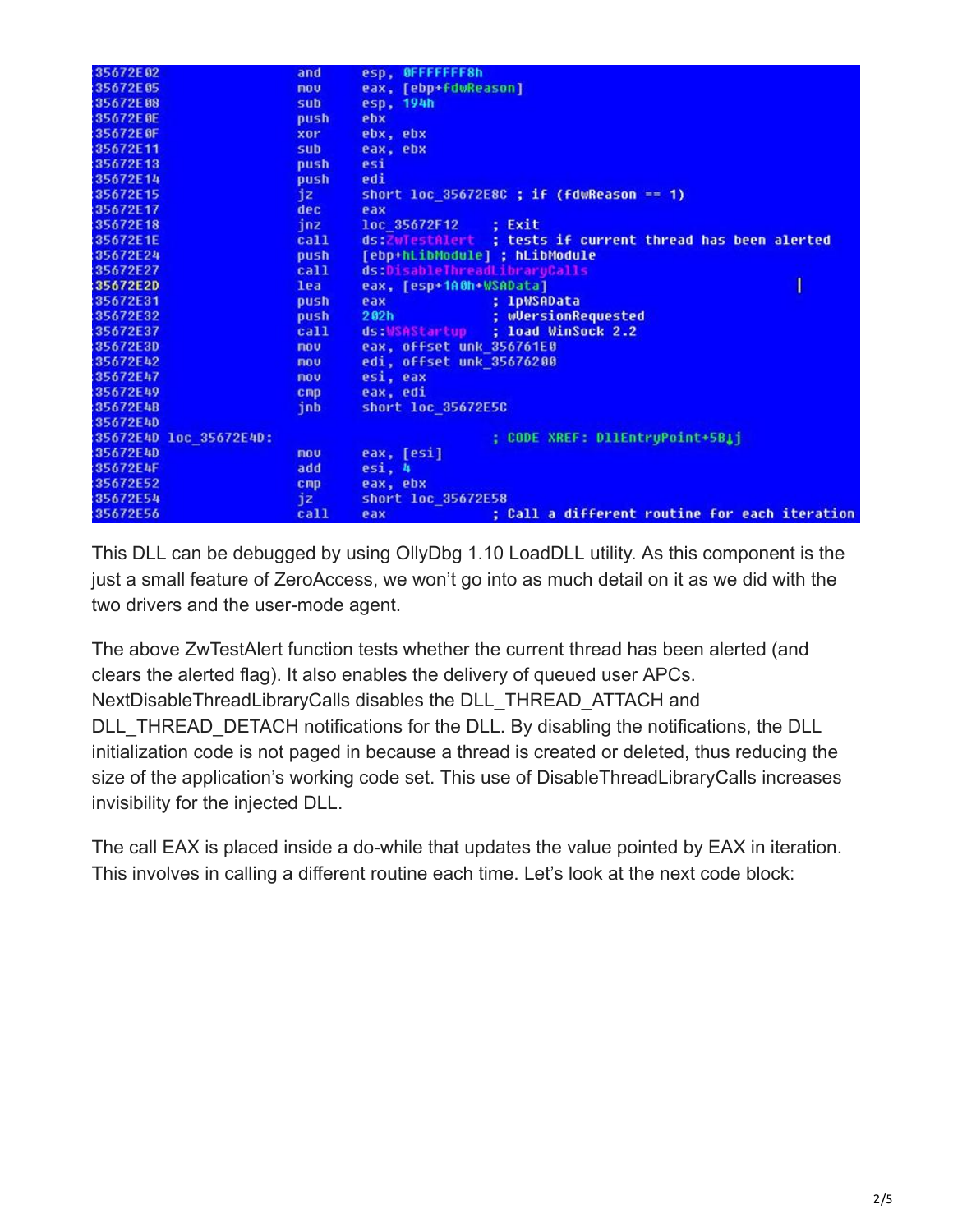|               | call                                                                                                            | eax                                                                                                                                                             | ; Call a different routine for each iteration                                                                                                                                                                                   |
|---------------|-----------------------------------------------------------------------------------------------------------------|-----------------------------------------------------------------------------------------------------------------------------------------------------------------|---------------------------------------------------------------------------------------------------------------------------------------------------------------------------------------------------------------------------------|
| loc 35672E58: | cmp<br>jb                                                                                                       | esi, edi<br>short loc 35672E4D                                                                                                                                  | ; CODE XREF: D11EntruPoint+55Tj                                                                                                                                                                                                 |
| loc 35672E5C: | push<br>call<br>push<br>push<br>push<br>push<br>push<br>push<br>call<br>mou<br>cmp<br>jnz<br><b>MOV</b><br>jmp. | sub 35675207<br>ebx<br>ebx<br>ebx<br>ebx<br>ebx<br>ds:CreateThread<br>handleThread, eax<br>eax, OFFFFFFFFh<br>loc 35672F12<br>handleThread, ebx<br>loc 35672F12 | ; CODE XREF: D11EntryPoint+4CTj<br>; D11 Stuff $\rightarrow$ sub 356752D7(1)<br>; lpThreadId<br>dwCreationFlags<br>; 1pParameter<br>offset StartAddress ; lpStartAddress<br>: dwStackSize<br>; 1pThreadAttributes<br>Exit<br>в. |

We see the API call completed. A thread is created, and we can inspect it by reaching the StartAddress argument. This new thread will invoke a couple of calls that will talk to a Command and Control (C&C) server. The C&C server will issue requests to websites that contain code to install further malicious code to be executed on the victim's machine.

From string analysis we can obtain some valuable information:

| a??C2cad97240 0: | DATA XREE: Pdata:356765A01n                                                                      |
|------------------|--------------------------------------------------------------------------------------------------|
|                  | C2CAD972#4079#4Fd3#A68D#AD34CC121074\L\<br>$(FF1D3D65-8EB9)$<br>$\boldsymbol{\theta}$ .          |
|                  | $\frac{1}{2}$ <-4347-B8C5-C2EC822C6CC2}>, 0<br><b>LES DIGEL</b>                                  |
| aU               | db'0',0<br>: DAIA XKEF: .data:356/80/410                                                         |
| aDB              | $db' \tilde{n}'$ , $\theta$                                                                      |
|                  | dd offset a??C2cad97240 0 ; "\\??\\C2CAD972#4079#4fd3#A68D#AD34CC12107"                          |
|                  | align 8                                                                                          |
| a??C2cad97240 1: | <b>CONSESSOCATAACAI</b> n                                                                        |
|                  | <\??\C2CAD972#4079#4fd3#A68D#AD34CC121074\L\{7D718C60-B241>                                      |
|                  | <-4bcc-97C5-88875550460C}>,0<br>8,7<br><b>DELLE CALIFE</b>                                       |
| $a \cup a$       | db '0', 0<br>, UMIM ANER. . Udtd.apu/ouou.u                                                      |
| aD <sub>1</sub>  | db 'ñ', 8                                                                                        |
|                  | dd offset a??C2cad97240 1 ; "\\??\\C2CAD972#4079#4fd3#A68D#AD34CC12107"                          |
|                  | align 8                                                                                          |
| a??C2cad97240 2: | : DATA XREF: .rdata:3567670010                                                                   |
|                  | 0. <\??\C2CAD972#4079#4fd3#A68D#AD34CC121074\L\{76620BB4-6C08>                                   |
|                  | $K-49d2 - AE35 - 480385646585$ ), 0<br>θ,<br>ara ta aidhi                                        |
| $aU_1$ 1         | $db$ $6$ , $8$<br>; DATA XREF: .data:356780A410                                                  |
| aD <sub>2</sub>  | db 'ñ', 0                                                                                        |
|                  | dd offset a??C2cad97240 2 ; "\\??\\C2CAD972#4079#4fd3#A68D#AD34CC12107"                          |
|                  | align 8                                                                                          |
| a??C2cad97240 3: | : DATA XREF: .rdata:356767B010                                                                   |
|                  | <\??\C2CAD972#4879#4Fd3#A68D#AD34CC121874\L\{F8E9DFD7-1EFD><br><b>Aly</b><br>and it is intention |
|                  | <b>Golf Adam</b>                                                                                 |
| aU <sub>2</sub>  | db '0', 8<br>; DAIA XREF: .data:356/80BC10                                                       |
| aD <sub>3</sub>  | db 'ñ', 0                                                                                        |
|                  | dd offset a??C2cad97240 3 ; "\\??\\C2CAD972#4079#4fd3#A68D#AD34CC12107"                          |

All these entries as you can see are placed into the hidden NTFS volume that was analyzed previously. There are also other interesting strings like: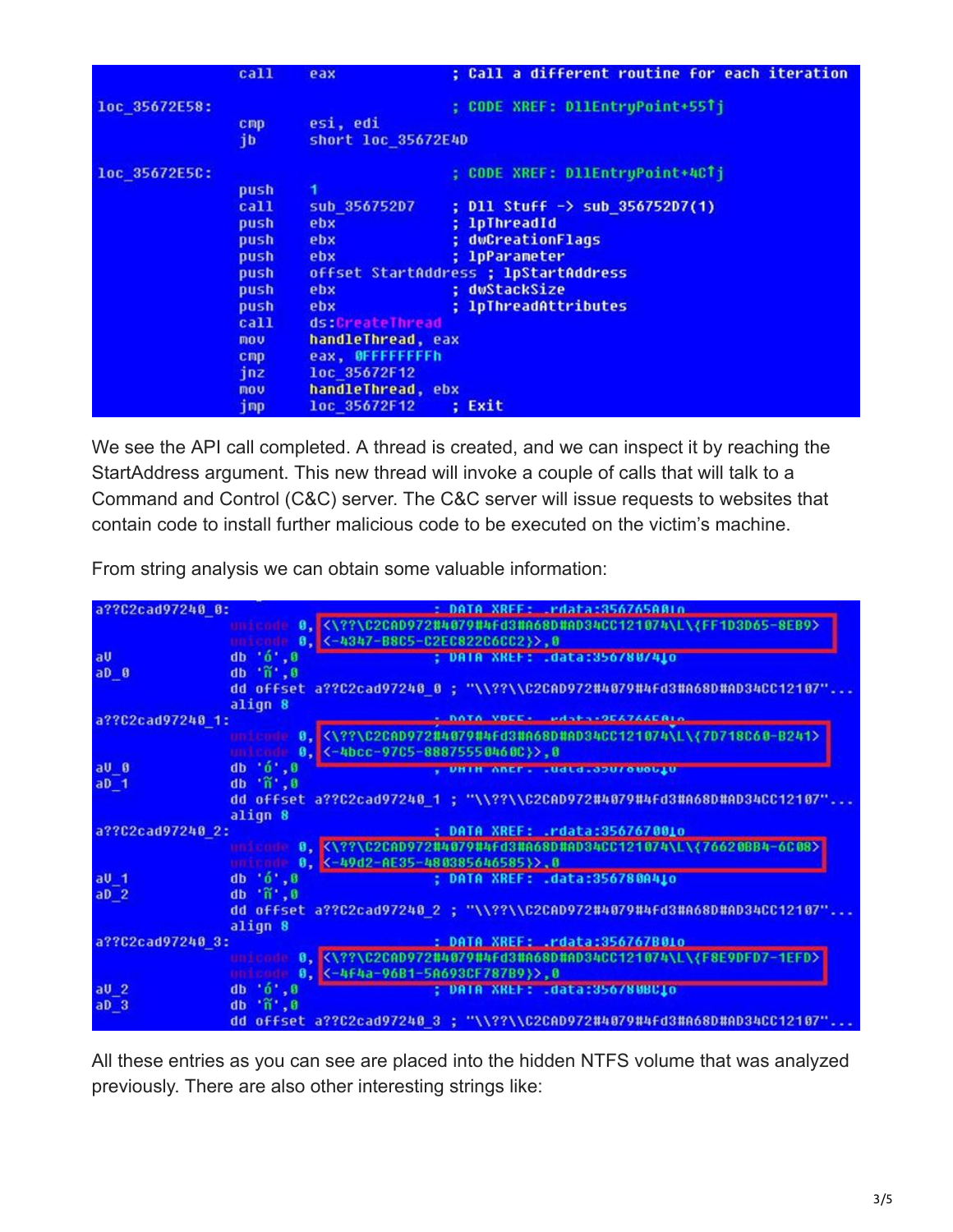registrymachineSoftwareMicrosoftInternet ExplorerMain{F9197A7E-CE10-458e-85F8- 5B0CE6DF2BBE}

The CLSID encoding is of great help during malware forensics. It can be used to determine univocally malware type and version. A quick search show us that this CLSID belongs to Trojan-Ransom.Win32.Digitala.b which is a downloader Aagent.

The above code blocks are executed if fdwReason is satisfied. Otherwise execution flows to another block of code that essentially acts as a cleanup routine.

This injected DLL serves the purpose of generating web redirections to malicious websites that contain FakeAntivirus software. Fake antivirus software (a.k.a misleading applications or rogue antivirus) is big business nowadays with Symantec reporting 43 million installation attempts from over 250 distinct programs between July 1, 2009, to June 30, 2010. With fake AV software costing the victim anywhere from \$30 to \$100, this is a lucrative earner for criminals.

The malicious URLs are:

- http://intensedive.com/install/setup.php?m=d310b08f1d6d&i=1&id=000069000
- http://intensedive.com/install/setup.php?m=d310b08f1d6d
- http://intensedive.com/updates/cleaner.dll?m=d310b08f1d6d

The IP address behind these domains is 94.102.63.99. From [www.robtex.com](http://www.robtex.com/) we can see the following graph



AS29073 belongs to Ecatel Network which is a well known crimeware friendly ISP.

#### <http://hphosts.blogspot.com/2009/11/crimeware-friendly-isps-ecatel-as29073.html>

Ecatel is infamous for the massive hosting of malware and spambots, the most widely used IPs are:

- 94.102.60.151
- 94.102.60.152
- 94.102.60.153
- 94.102.60.182
- 94.102.60.43
- 94.102.60.77

Detailed information on Ecatel activities can be seen here: http://www.sudosecure.net/archives/333